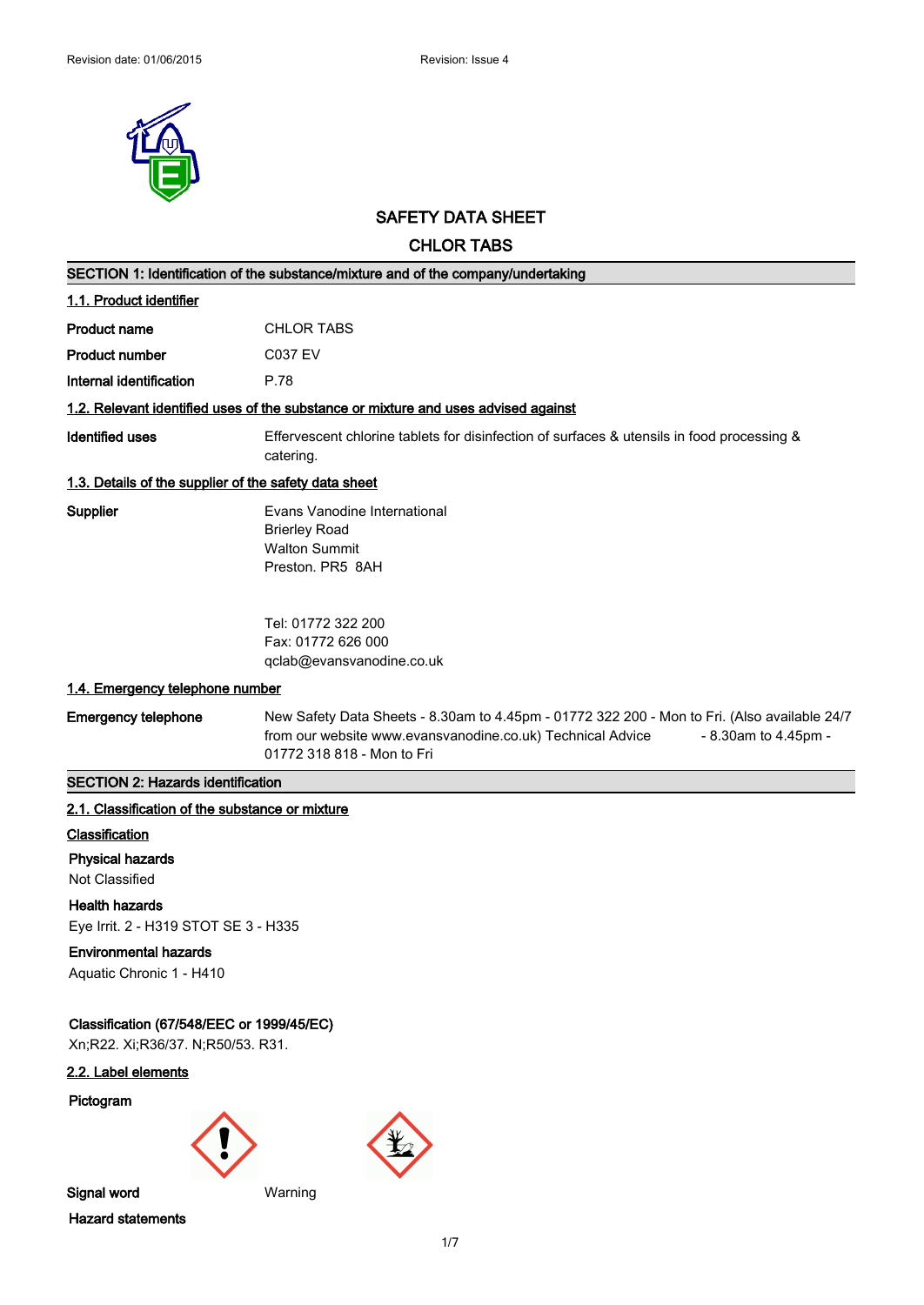| H319 Causes serious eve irritation.                        |
|------------------------------------------------------------|
| H335 May cause respiratory irritation.                     |
| H410 Very toxic to aquatic life with long lasting effects. |

#### **Precautionary statements**

P102 Keep out of reach of children. P280 Wear protective gloves/protective clothing/eye protection/face protection. P273 Avoid release to the environment. P301 IF SWALLOWED: P315 Get immediate medical advice/attention. P337+P313 If eye irritation persists: Get medical advice/attention. P403+P233 Store in a well-ventilated place. Keep container tightly closed. P501 Dispose of contents/container in accordance with local regulations.

### **Supplemental label information**

| EUH031 Contact with acids liberates toxic gas. |  |
|------------------------------------------------|--|
|------------------------------------------------|--|

**Contains TROCLOSENE SODIUM** 

# **2.3. Other hazards**

This product does not contain any substances classified as PBT or vPvB.

# **SECTION 3: Composition/information on ingredients**

# **3.2. Mixtures**

| <b>TROCLOSENE SODIUM</b>                                                           |                                           | 30-60%   |
|------------------------------------------------------------------------------------|-------------------------------------------|----------|
| <b>CAS number: 2893-78-9 EC number: 220-767-7</b><br>M factor (Chronic) = $1$      |                                           |          |
| Classification                                                                     | Classification (67/548/EEC or 1999/45/EC) |          |
| Ox. Sol. 2 - H272                                                                  | O;R8 Xn;R22 Xi;R36/37 R31 N;R50/53        |          |
| Acute Tox. 4 - H302                                                                |                                           |          |
| Eye Irrit. 2 - H319                                                                |                                           |          |
| STOT SE 3 - H335                                                                   |                                           |          |
| Aquatic Chronic 1 - H410                                                           |                                           |          |
| <b>ADIPIC ACID</b>                                                                 |                                           | 20-25%   |
| <b>CAS number: 124-04-9 EC number: 204-673-3</b>                                   |                                           |          |
| Classification                                                                     | Classification (67/548/EEC or 1999/45/EC) |          |
| Eye Irrit. 2 - H319                                                                | Xi:R36                                    |          |
| <b>SODIUM CARBONATE</b>                                                            |                                           | $3 - 5%$ |
| <b>CAS number: 497-19-8 EC number: 207-838-8</b>                                   |                                           |          |
| Classification                                                                     | Classification (67/548/EEC or 1999/45/EC) |          |
| Eye Irrit. 2 - H319                                                                | Xi:R36                                    |          |
| The Full Text for all R-Phrases and Hazard Statements are Displayed in Section 16. |                                           |          |
| <b>SECTION 4: First aid measures</b>                                               |                                           |          |

# **4.1. Description of first aid measures**

# **Inhalation**

Move affected person to fresh air at once. Get medical attention if any discomfort continues.

# **Ingestion**

Do not induce vomiting. Rinse mouth thoroughly with water. Give plenty of water to drink. Get medical attention immediately.

### **Skin contact**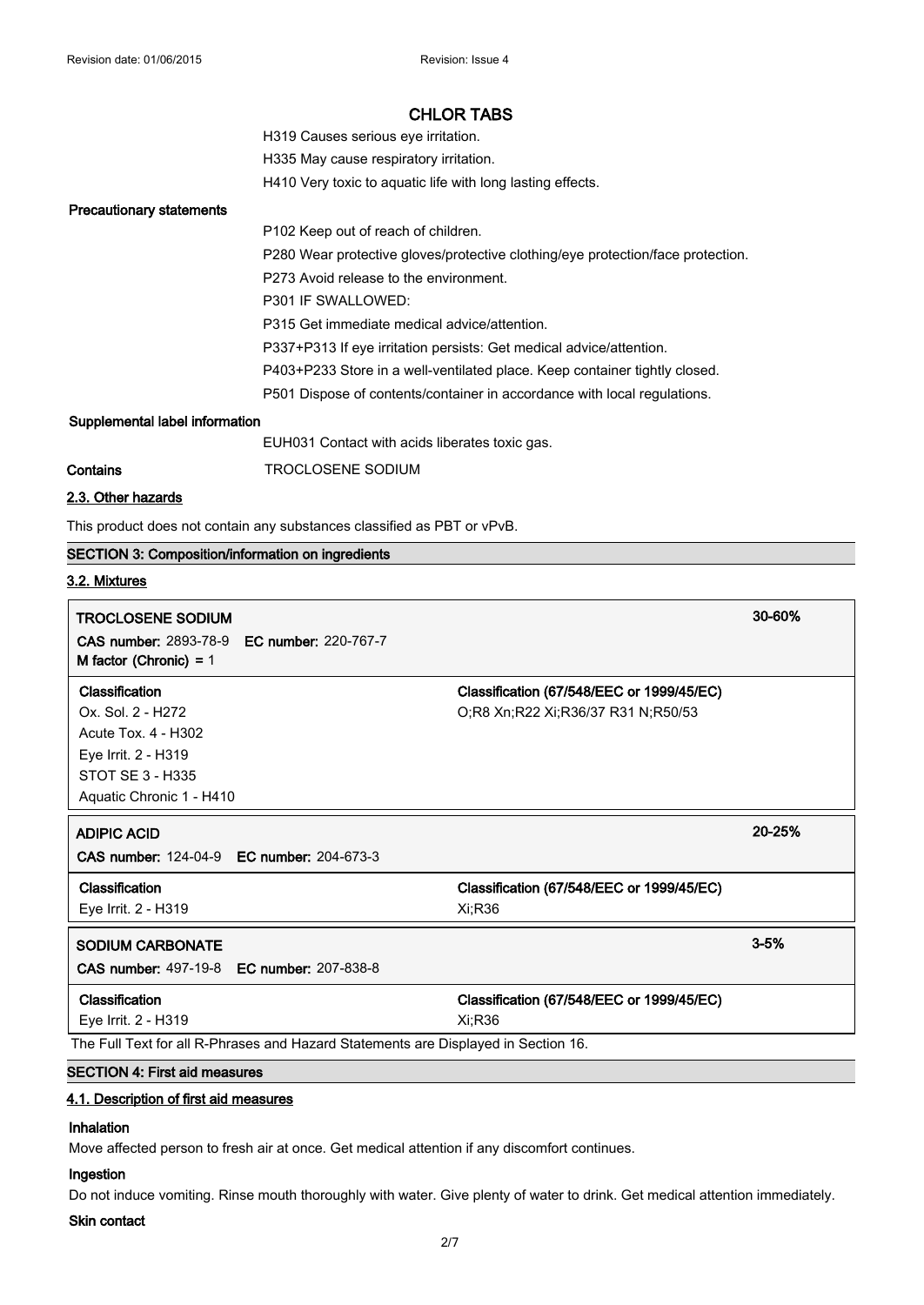# Wash with plenty of water.

# **Eye contact**

Remove any contact lenses and open eyelids wide apart. Continue to rinse for at least 15 minutes. Get medical attention immediately. Continue to rinse.

# **4.2. Most important symptoms and effects, both acute and delayed**

# **General information**

The severity of the symptoms described will vary dependent on the concentration and the length of exposure.

# **Inhalation**

Irritation of nose, throat and airway.

### **Ingestion**

May cause stomach pain or vomiting.

# **Skin contact**

Prolonged skin contact may cause redness and irritation.

# **Eye contact**

May cause temporary eye irritation. Prolonged contact may cause redness and/or tearing.

### **4.3. Indication of any immediate medical attention and special treatment needed**

### **Notes for the doctor**

Treat symptomatically.

# **SECTION 5: Firefighting measures**

# **5.1. Extinguishing media**

# **Suitable extinguishing media**

Oxidising - Supports combustion. Extinguish with the following media: Water spray, foam, dry powder or carbon dioxide.

# **5.2. Special hazards arising from the substance or mixture**

### **Specific hazards**

Thermal decomposition or combustion products may include the following substances: Irritating gases or vapours. Oxidising. The product increases the risk of fire and may accelerate combustion.

# **5.3. Advice for firefighters**

# **Special protective equipment for firefighters**

Keep containers cool by spraying with water to reduce explosion risks. Wear positive-pressure self-contained breathing apparatus (SCBA) and appropriate protective clothing.

# **SECTION 6: Accidental release measures**

### **6.1. Personal precautions, protective equipment and emergency procedures**

### **Personal precautions**

Avoid contact with eyes. Avoid inhalation of dust.

# **6.2. Environmental precautions**

## **Environmental precautions**

This product is dangerous for the environment: Spillages or uncontrolled discharges into watercourses must be reported immediately to the Environmental Agency or other appropriate regulatory body.

# **6.3. Methods and material for containment and cleaning up**

### **Methods for cleaning up**

Small Spillages: Flush away spillage with plenty of water. Large Spillages: Contain and absorb spillage with sand, earth or other non-combustible material. Collect and place in suitable waste disposal containers and seal securely.

# **6.4. Reference to other sections**

### **Reference to other sections**

For personal protection, see Section 8.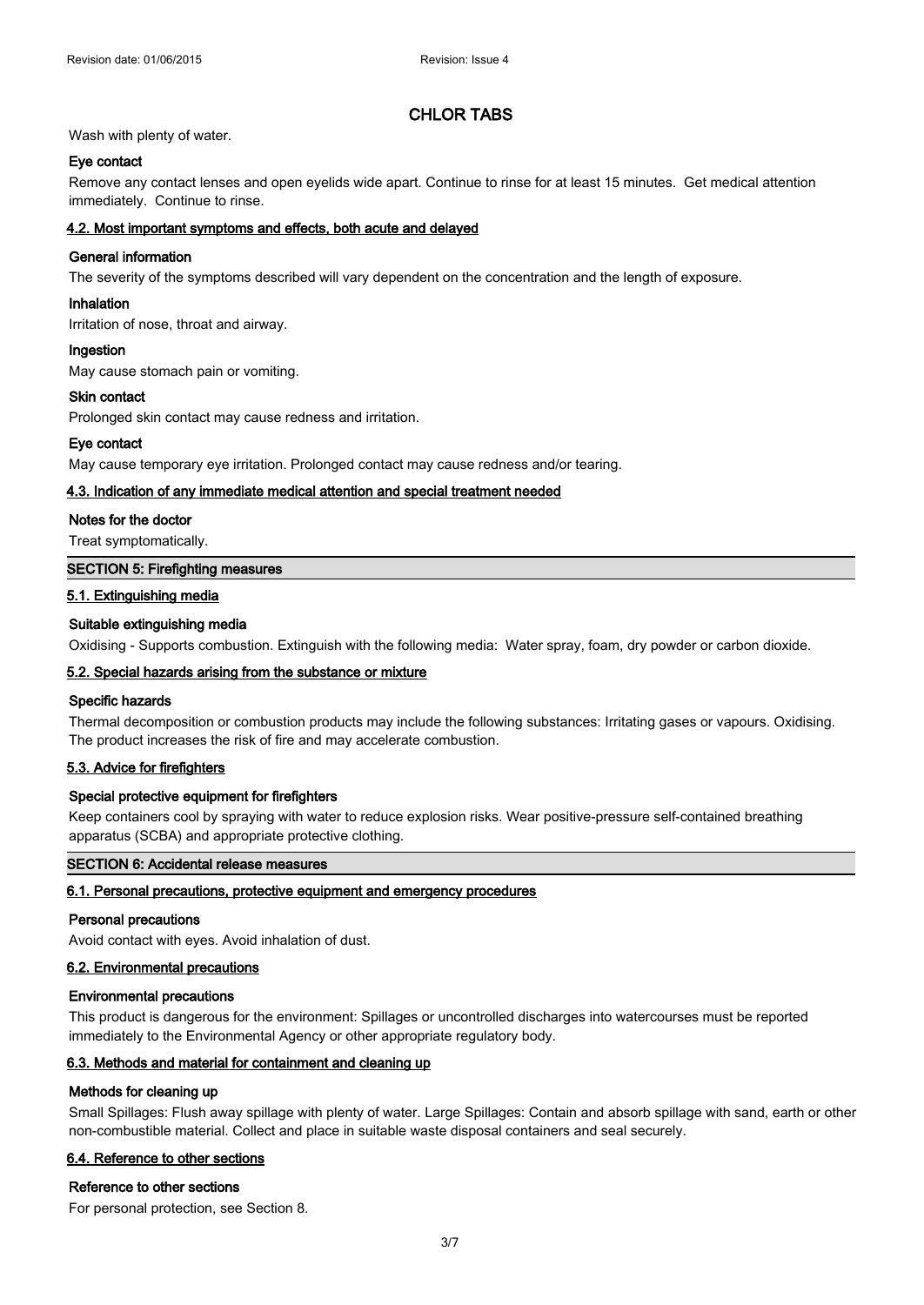# **SECTION 7: Handling and storage**

### **7.1. Precautions for safe handling**

## **Usage precautions**

Avoid contact with eyes. Avoid inhalation of dust. Do not mix with acid.

# **7.2. Conditions for safe storage, including any incompatibilities**

#### **Storage precautions**

Keep away from flammable and combustible materials. Keep in a cool place. Store in tightly-closed, original container in a dry, cool and well-ventilated place. Protect from light. Store away from the following materials: Acids.

### **7.3. Specific end use(s)**

#### **Specific end use(s)**

The identified uses for this product are detailed in Section 1.2.

## **Usage description**

See Product Information Sheet & Label for detailed use of this product.

# **SECTION 8: Exposure Controls/personal protection**

#### **8.1. Control parameters**

#### **Occupational exposure limits**

#### **SODIUM CARBONATE**

Long-term exposure limit (8-hour TWA): WEL 5 mg/m3

WEL = Workplace Exposure Limit

#### **Ingredient comments**

No exposure limits known for ingredient(s).

#### **8.2. Exposure controls**

## **Appropriate engineering controls**

This product must not be handled in a confined space without adequate ventilation.

#### **Eye/face protection**

Eye protection recommended.

#### **Hand protection**

No specific hand protection noted, but protection for the skin is advisable to prevent removal of natural oils from skin.

# **Other skin and body protection**

None required.

#### **Respiratory protection**

Respiratory protection not required.

# **SECTION 9: Physical and Chemical Properties**

# **9.1. Information on basic physical and chemical properties**

### **Appearance**

Tablet.

# **Colour**

White.

# **Odour**

Faint Chlorine.

# **pH**

pH (diluted solution): 5.0 - 6.0 @ 1%

**Melting point**

Not applicable.

#### **Initial boiling point and range**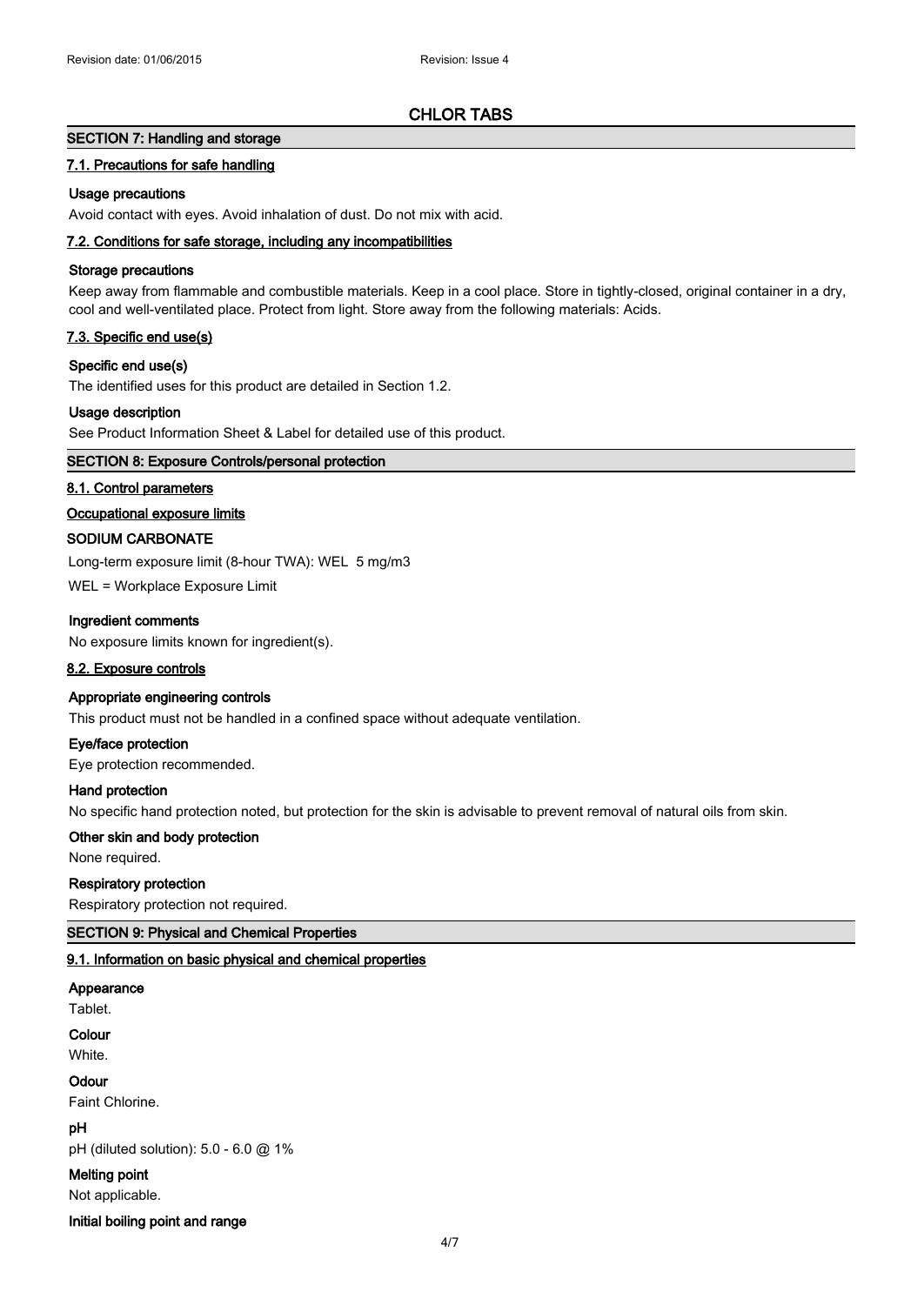Not applicable.

#### **Flash point**

Not applicable.

# **Relative density**

Not applicable.

#### **Solubility(ies)**

Soluble in water.

# **9.2. Other information**

### **Other information**

None.

# **SECTION 10: Stability and reactivity**

### **10.1. Reactivity**

Generates toxic gas in contact with acid. Strong reducing agents.

#### **10.2. Chemical stability**

#### **Stability**

No particular stability concerns.

#### **10.3. Possibility of hazardous reactions**

See sections 10.1,10.4 & 10.5

#### **10.4. Conditions to avoid**

Avoid exposure to high temperatures or direct sunlight.

## **10.5. Incompatible materials**

#### **Materials to avoid**

Alkalis, acids, metal salts and reducing agents.

### **10.6. Hazardous decomposition products**

Toxic chlorine gas can be released if heated. When heated, vapours/gases hazardous to health may be formed.

# **SECTION 11: Toxicological information**

# **11.1. Information on toxicological effects**

#### **Toxicological effects**

We have not carried out any animal testing for this product. Any ATE figures quoted below are from Toxicity Classifications that have been carried out using ATE (Acute Toxicity Estimate) Calculation Method using LD50 or ATE figures provided by the Raw Material Manufacturer.

#### **Acute toxicity - oral**

### **Notes (oral LD50)**

Based on available data the classification criteria are not met.

# **ATE oral (mg/kg)**

2,709.4366717

### **SECTION 12: Ecological Information**

#### **Ecotoxicity**

Dangerous for the environment. The product contains a substance which is very toxic to aquatic organisms and which may cause long-term adverse effects in the aquatic environment. Potentially hazardous due to the chlorinated alkaline nature of the product.

# **12.1. Toxicity**

We have not carried out any Aquatic testing, therefore we have no Aquatic Toxicity Data specifically for this product. The Aquatic Toxicity Data, where provided by the raw material manufacturer for ingredients with aquatic toxicity, can be made available on request.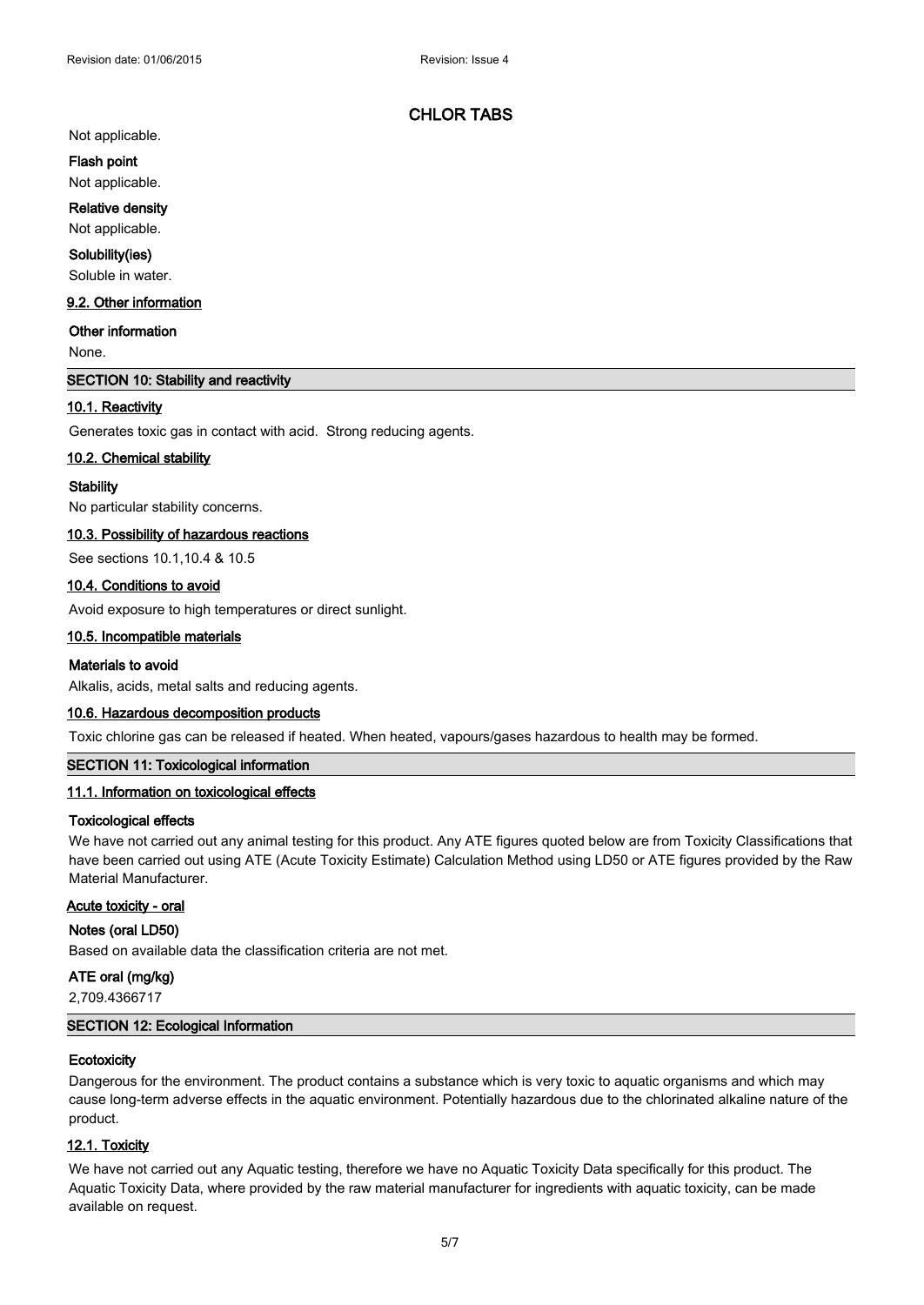## **12.2. Persistence and degradability**

## **Persistence and degradability**

This product, at use dilutions, is readily broken down in biological effluent treatment plants.

# **12.3. Bioaccumulative potential**

The product does not contain any substances expected to be bioaccumulating.

#### **12.4. Mobility in soil**

**Mobility**

Not known.

## **12.5. Results of PBT and vPvB assessment**

This product does not contain any substances classified as PBT or vPvB.

# **12.6. Other adverse effects**

Not known.

**SECTION 13: Disposal considerations**

### **13.1. Waste treatment methods**

# **Disposal methods**

Discharge used solutions to drain. Small amounts (less than 5 Litres) of unwanted product may be flushed with water to sewer. Larger volumes must be sent for disposal as special waste. Rinse out empty container with water and consign to normal waste.

# **SECTION 14: Transport information**

General Supplied in pack sizes that are Not Classified for Transport.

#### **14.1. UN number**

# **14.2. UN proper shipping name**

**Proper shipping name** . **(ADR/RID)**

**Proper shipping name (IMDG)** .

**Proper shipping name (ICAO)** .

**Proper shipping name (ADN)** .

**14.3. Transport hazard class(es)**

**ADR/RID class**

**ADR/RID label**

**ICAO subsidiary risk**

**14.4. Packing group**

**14.5. Environmental hazards**

**14.6. Special precautions for user**

**Emergency Action Code**

**Hazard Identification Number (ADR/RID)**

**14.7. Transport in bulk according to Annex II of MARPOL73/78 and the IBC Code**

# **SECTION 15: Regulatory information**

### **15.1. Safety, health and environmental regulations/legislation specific for the substance or mixture**

## **EU legislation**

Safety Data Sheet prepared in accordance with REACH Commission Regulation (EU) No 453/2010 (which amends Regulation (EC) No 1907/2006). The product is as classified under GHS/CLP- Regulation (EC) No 1272/2008 classification, labelling & packaging of substances & mixtures. Ingredients are listed with classification under both CHIP - Directive 67/548/EEC -